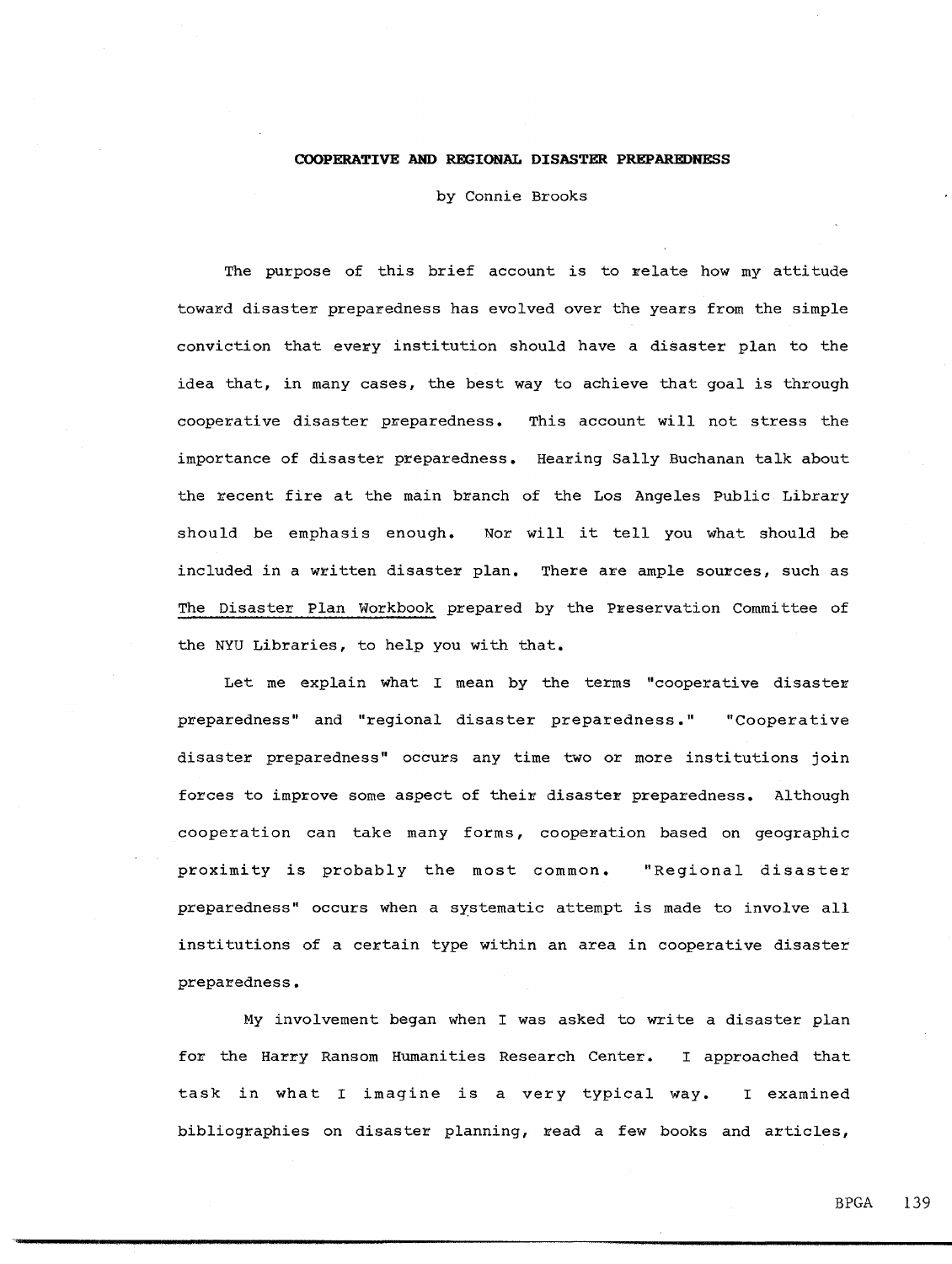obtained copies of other institutions' plans, and started to work on a plan of my own. Hilda Bohem's Disaster Prevention and Disaster Preparedness and Peter Waters' Procedures for Salvage of Water-Damaged Library Materials were my Bibles. After awhile, I began to realize that disaster preparedness is more than writing a disaster plan; it is also implementing the plan and keeping it up-to-date. I began to feel overwhelmed and didn't progress as quickly as I had expected. One day, Mark Cain (who at that time was chairperson of the Preservation Committee of the University of Texas General Libraries) and I discovered that we both were working on disaster plans. Although the Humanities Research Center is not part of the General Libraries, they both are part of the University of Texas and both are located on the same campus. Mark and I agreed to work together on a basic document that could be tailored to meet the individual needs of the two institutions.

Our cooperation was a success, and a basic plan was finished within a reasonable length of time. Mark wrote the introductory narrative, I developed the salvage procedures, and each Preservation Committee member worked on a different list of available resources. The regularly scheduled committee meetings lent urgency and impetus to the completion of the many individual tasks necessary to finish a written plan.

Mark and the Preservation Committee then adapted the document to fit the General Libraries, which consists of many branch libraries, has both circulating and non-circulating collections, and embraces such diverse institutions as the Barker Texas History Center and the Undergraduate Library. I molded the plan to fit the Humanities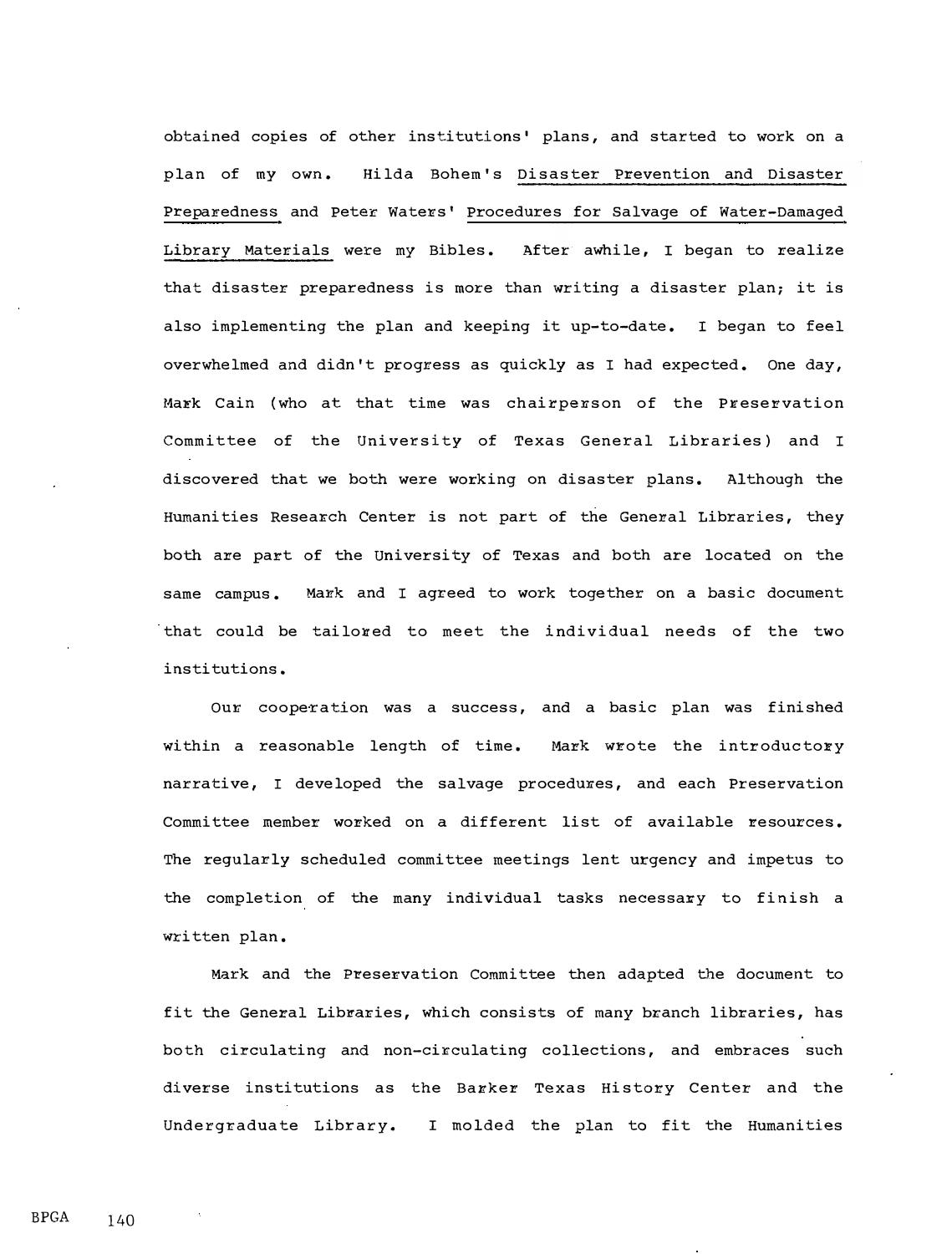Research Center, which is a non-circulating library of special collections housed primarily in one building (its Iconography Collection is located in a separate building).

Both Mark Cain and I left Texas before we tackled those elements necessary for disaster preparedness that come after writing a disaster plan, such as training the disaster teams, keeping stockpiles of emergency supplies replenished, and regularly renewing the contacts for outside help.

There are many benefits to this type of cooperation, most of them obvious. It avoids unnecessary duplication of effort at almost every step of the way -- the written plan, the implementation, and keeping the plan up-to-date. Sharing the burden of establishing contacts for emergency supplies and services can have benefits beyond the elimination of redundant telephone calls. It is easier to gain support if you are telephoning on behalf of more than one cultural institution and if the people you are calling have not been irritated by receiving calls from every institution in the area. In addition, joint purchasing of emergency supplies can reduce costs.

If several institutions have adopted the same fundamental plan, it becomes more feasible to set up joint training sessions in salvage procedures. In the aftermath of a large disaster, it would be easier to integrate volunteers from another institution into the salvage operation if they have received the same training as your staff members.

There are less tangible benefits to cooperation, as well. The old adage that two heads are better than one pinpoints one of these. Also, cooperation can keep people progressing on a task that otherwise might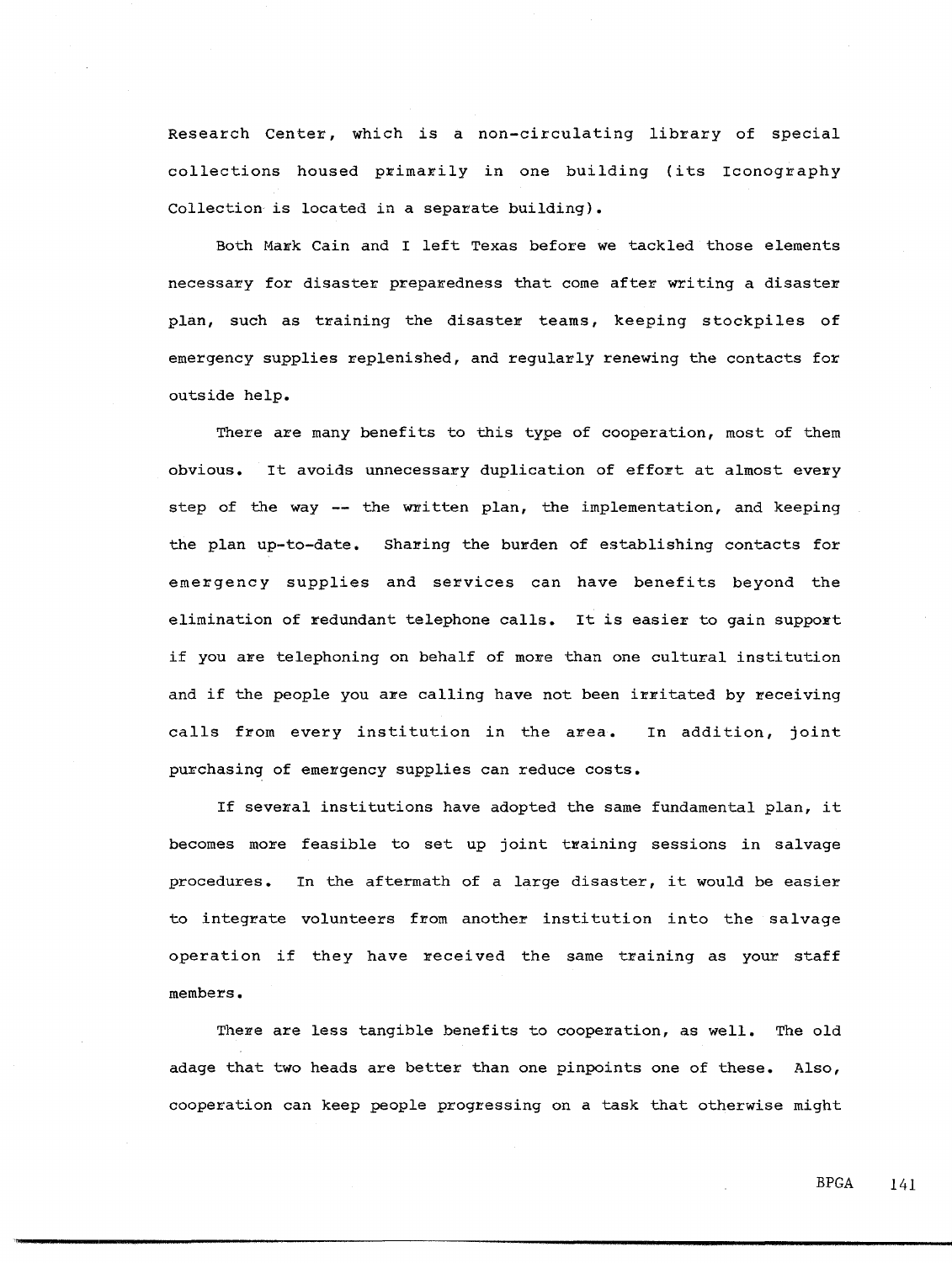be placed on a back burner. Finally, an often overlooked benefit is that cooperation on disaster preparedness can encourage communication between the staff of different cultural institutions about other matters as well.

This is not to gloss over the negative aspects of cooperation. Cooperation can be very time-consuming, and it is important that it not be attempted when the difficulties outweigh the benefits. It is essential that someone assume ultimate responsibility, or matters may become bogged down forever in committee. Also, keep in mind that it is more important to have a simple plan in place than to have the perfect plan in preparation. If necessary, implement a simple plan while working on a more elaborate one.

There is one last thing I'd like to pass on from my experience at the Humanities Research Center -- the importance of continuity. It is fine to have disaster preparedness be the primary responsibility of one person, especially if that's what it takes to keep things moving ahead. However, it is important to keep enough people involved that there can be a smooth transition of responsibility if necessary.

When I accepted a position with the New York State Library to coo�dinate a statewide program for the conservation and preservation of library research materials, my perspective about disaster preparedness broadened.

Since there are thousands of cultural institutions in New York State (according to statistics compiled in November 1985 by the New York State Library, there are 7,596 libraries alone), it seems sensible to approach disaster preparedness on a cooperative basis. This does not represent original thinking. The following are recommendations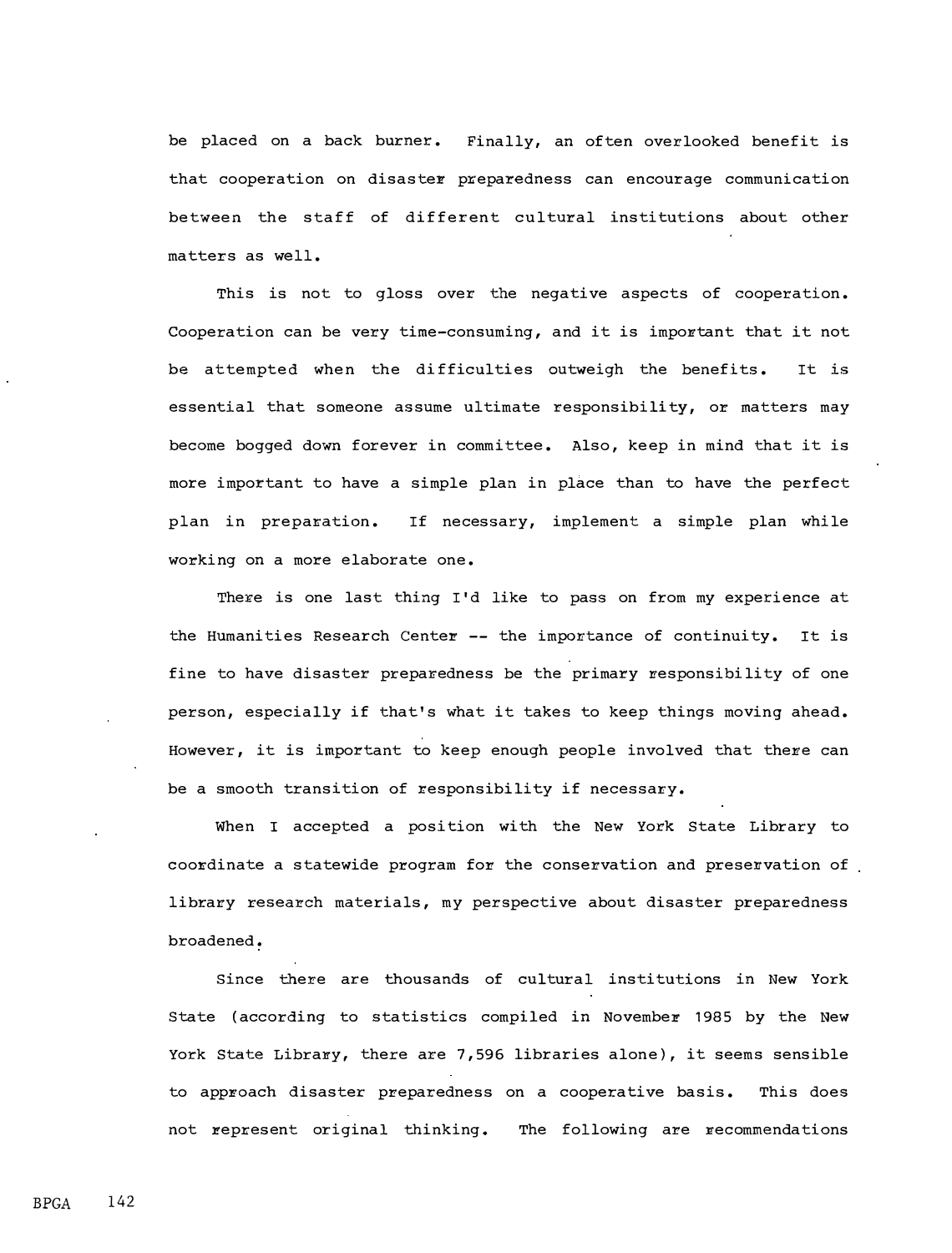excerpted from the March 1986 draft of Our Memory at Risk--Preserving New York's Unique Research Resources: A Report and Recommendations by

the New York Document Conservation Advisory Council\*:

- Draft and promulgate State regulations or guidelines for preparation of a disaster plan by local governments and by libraries, historical societies, museums and other chartered institutions holding unique research resources.
- Designate and assist at least one institution in each Reference and Research Library Resources System region to provide emergency assistance to other agencies and repositories in the event of a disaster, and provide State support for such assistance.
- . Develop and maintain regional disaster preparedness plans.

There are several concepts embedded in these recommendations. One is that cooperative disaster preparedness need not be limited to a single type of cultural institution, such as libraries. The foundations for this approach already exist in New York State. First, the New York State Office of Cultural Education includes library, archival, museum and historical services, so the organizational structure itself facilitates cooperation between different types of cultural institutions. Second, ties between the State Archives and the State Library were strengthened by sharing the sponsorship of the New York Document Conservation and Administration Training and Planning Project that produced Our Memory at Risk. Third, although the program I coordinate is administered through the Division of Library Development in the New York State Library, it is not limited to

\* The New York Document Conservation Administration and Training Project was a two-year (1984-1986) project, partially funded by the National Endowment for the Humanities, jointly administered by the New York State Library and the New York State Archives, which culminated in a major conference and draft report, Our Memory at Risk: Preserving New York's Unique Research Resources, May 1986.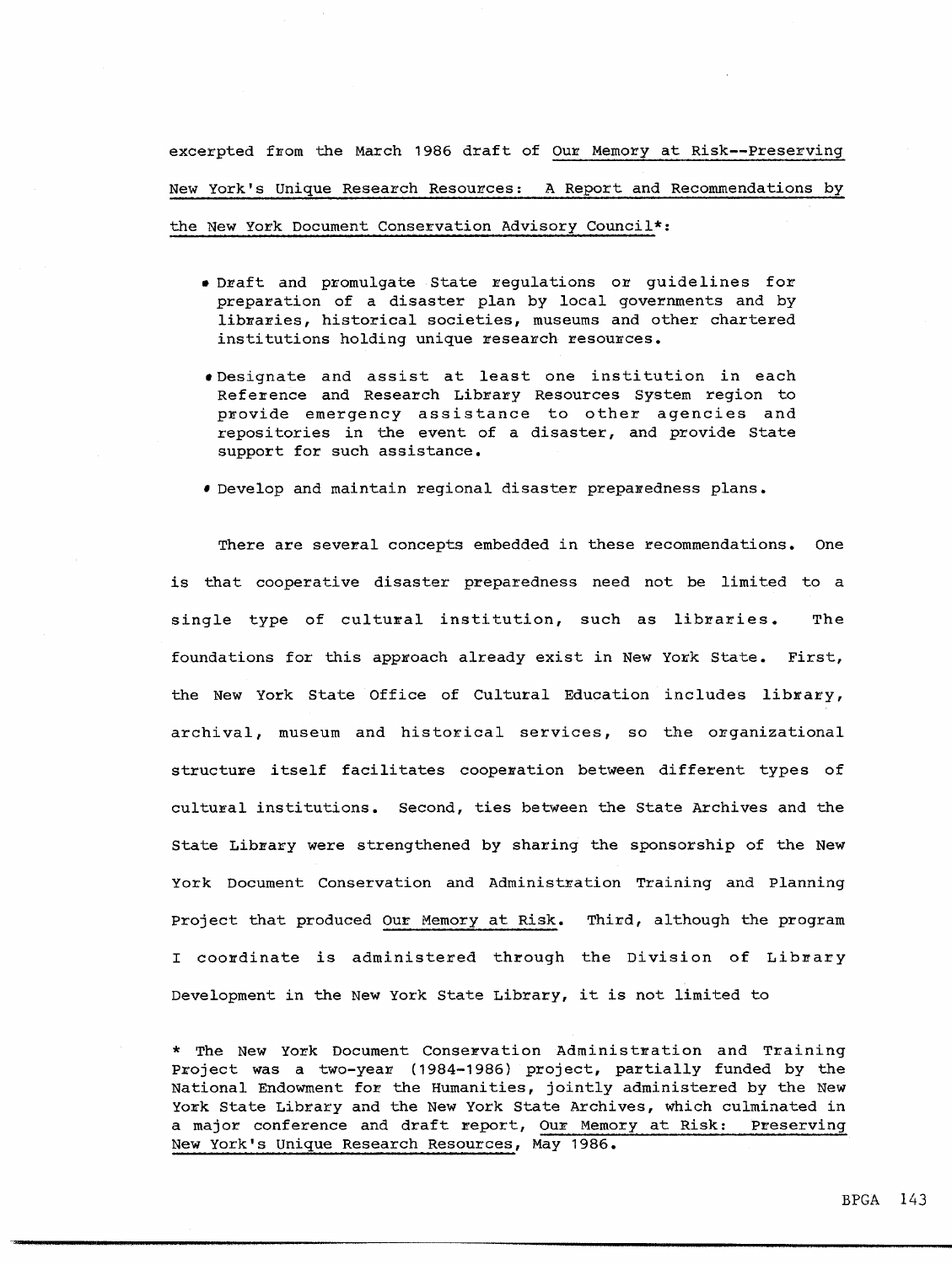libraries, but also awards grants to other agencies, such as archives and historical societies, for the preservation of library research materials. Thus, the scene already has been set in New York State for cooperative disaster preparedness that could cut across the lines dividing different types of cultural institutions.

I believe that cooperation between different types of institutions is healthy in general and can have particular benefits for disaster preparedness. In fact, in time of need, geographic proximity may become much more important than what type of cultural institution is nearest. This would especially be the case if there were a general emergency such as a flash flood, earthquake, hurricane, or tornado, and communication and transportation became difficult. The basic procedures and equipment needed for the salvage of cultural materials are basically the same for a museum as for a library.

The second concept implicit in the recommendations made in Our Memory at Risk is that it can be beneficial for a state agency to have a role in disaster preparedness. In several states, including Iowa and Wyoming, statewide recovery plans have been implemented through the State Library. Advantages to this approach include the fact that the State Library already has well-established connections with libraries throughout the State, that it can provide a central location for information distribution, and that it may have funds to help support the endeavor.

state involvement may take at least two basic forms. In one, the State itself is the region and takes a very active role in the developing and implementing of disaster plans. Rhode Island is a good example of this. In another, and the Our Memory at Risk